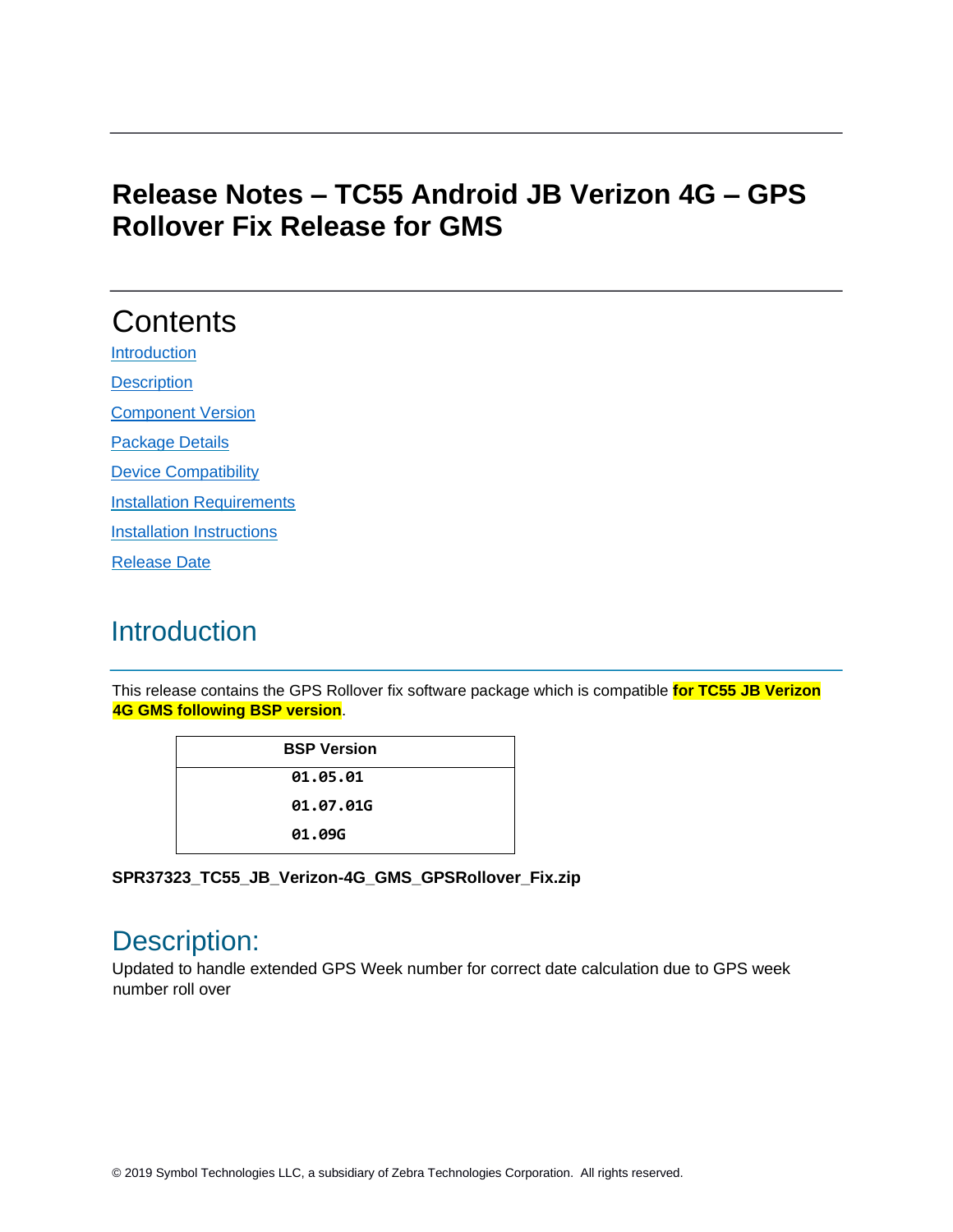## <span id="page-1-0"></span>Component Version:

| <b>Component / Description</b> | <b>Version</b> |
|--------------------------------|----------------|
| <b>GPS Version</b>             | 1.0.1          |
|                                |                |

Package Details

**SPR37323\_TC55\_JB\_Verizon-4G\_GMS\_GPSRollover\_Fix.zip**

# <span id="page-1-1"></span>Device Compatibility

This software release has been approved for use with the following Zebra devices.

| <b>Device</b> | <b>OPERATING System</b> |
|---------------|-------------------------|
| TC55          | JB 4.1.2                |

## <span id="page-1-2"></span>Installation Requirements

This SW is intended for all the TC55 JB devices only.

- ADB installed on the PC (including adb drivers)
- USB debugging turned ON (from Developer options)

## <span id="page-1-3"></span>Installation Instructions

- 1. Connect the USB cable from your PC to the device and enable USB mass storage mode on the device.
- 2. On your PC, you should see an internal and external USB mass storage drive (SD card) appears in the File Explore and copy "**SPR37323\_TC55\_JB\_Verizon-4G\_GMS\_GPSRollover\_Fix.zip**" file to any storage.
- 3. Press and hold on the device the Power button, Scan/Action button and Vol+ until the screen is turned OFF.